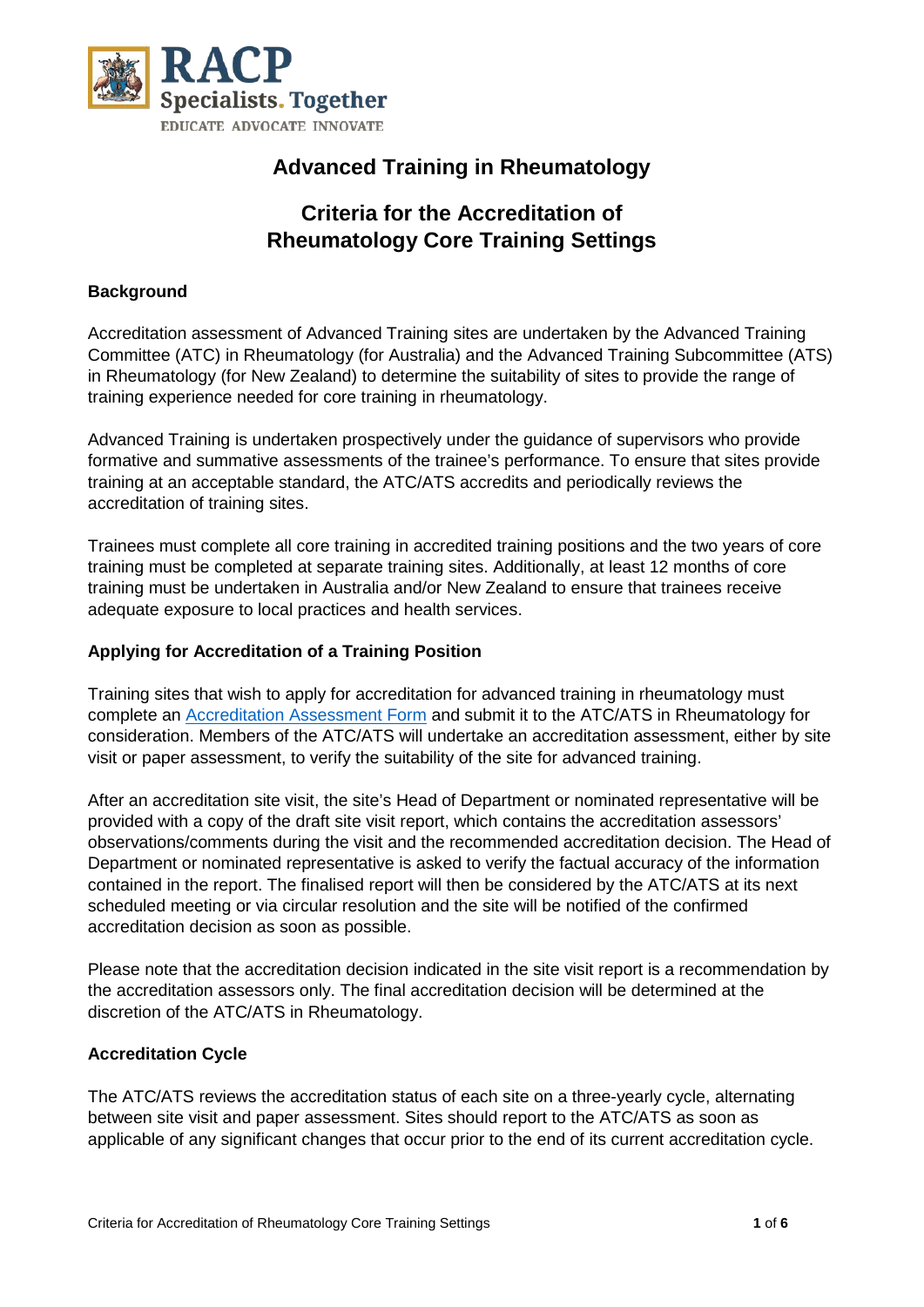Sites will be asked to complete a new [Accreditation Assessment Form](https://www.racp.edu.au/docs/default-source/default-document-library/rheumatology-survey-form-accreditation.doc?sfvrsn=72242f1a_10) upon each accreditation review.

In exceptional circumstances, the ATC/ATS may undertake review of a training site before the end of an accreditation cycle.

#### **Conditional and Provisional Accreditation**

Conditional accreditation may be granted to sites that are determined to partially or predominantly fulfil the accreditation criteria to provide core training but require further actions to address any identified deficiencies during an accreditation assessment. Conditionally accredited sites may be requested to provide a progress report to demonstrate that the identified deficiencies are adequately addressed, as a requirement of gaining full accreditation.

Provisional accreditation may be granted to sites that are determined to require further assessment and/or feedback to reach a final accreditation decision. This accreditation status is granted to ensure that existing trainee/s at the site is/are not disadvantaged by the accreditation assessment.

#### **Appeals Process**

If a training site is dissatisfied with the accreditation decision determined by the ATC, please refer to the College's [Reconsideration, Review and Appeals Process By-laws.](https://www.racp.edu.au/about/board-and-governance/by-laws) If the site plans to lodge an application, it must be received within 28 days from date of decision notification.

#### **Contact**

For any queries regarding the accreditation process, please contact the Education Officer to Rheumatology:

**Australia office:** call +61 2 9256 9682 or email [rheumatology@racp.edu.au](mailto:rheumatology@racp.edu.au) **New Zealand office:** call +64 4 4608123 or email [rheumatology@racp.org.nz](mailto:rheumatology@racp.org.nz)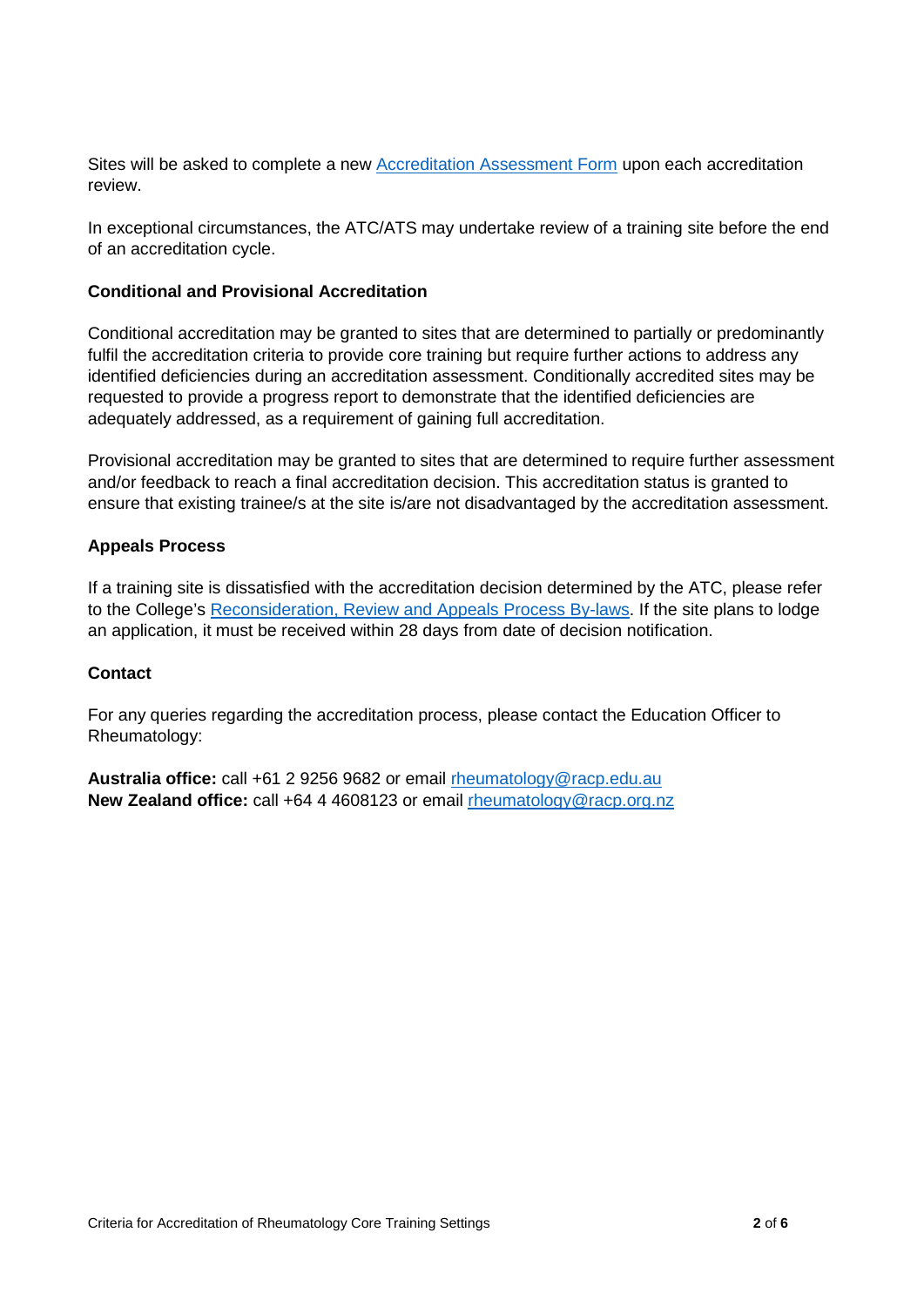### **Accreditation Criteria**

The following criteria will be considered in the accreditation of a training site.

| 1. Supervision                                                                                                                                                            |                                                                                                                                                                                                                                                                             |  |
|---------------------------------------------------------------------------------------------------------------------------------------------------------------------------|-----------------------------------------------------------------------------------------------------------------------------------------------------------------------------------------------------------------------------------------------------------------------------|--|
| <b>RACP STANDARD</b>                                                                                                                                                      | <b>MINIMUM REQUIREMENTS</b>                                                                                                                                                                                                                                                 |  |
| There is a designated supervisor<br>1.1<br>for each Trainee.                                                                                                              | 1.1.1 Each trainee has two supervisors, at least one of<br>whom is a rheumatologist.                                                                                                                                                                                        |  |
| 1.2<br>Trainees have access to<br>supervision, with regular<br>meetings.                                                                                                  | 1.2.1 An Advanced Trainee in rheumatology should have<br>access to three rheumatology consultants (two in<br>paediatrics) on clinical service, whether outpatient or<br>inpatient, with one readily contactable at all times<br>and available on site as required each day. |  |
|                                                                                                                                                                           | <b>1.2.2</b> Regular independent meetings with both supervisors<br>will occur. A meeting with at least one supervisor will<br>occur every three months.                                                                                                                     |  |
| <b>Supervisors are RACP approved</b><br>1.3<br>and meeting any other specialty<br>specific requirements regarding<br>qualifications for supervisors.                      | 1, 3, 1<br>Supervisors will be a Fellow of the RACP in the<br>appropriate division, or equivalent, with at least one<br>supervisor who is a member of the Australia<br>Rheumatology Association (ARA)/New Zealand<br>Rheumatology Association (NZRA).                       |  |
|                                                                                                                                                                           | 1.3.2 Supervisors will have attended a RACP Supervisor<br>Workshop within the last five years or intends to<br>attend within six months of commencing as a<br>supervisor.                                                                                                   |  |
| Supervisors are supported by the<br>1.4<br>training setting or network to be<br>given the time and resources to<br>meeting RACP supervision<br>requirements and criteria. | 1.4.1<br>Consultants have a proportion of non-clinical<br>administration time, part of which can be directed to<br>the supervisor of trainees.                                                                                                                              |  |

| 2. Facilities and Infrastructure                                                                  |                             |                                                                                                                                                                                                                                                    |  |
|---------------------------------------------------------------------------------------------------|-----------------------------|----------------------------------------------------------------------------------------------------------------------------------------------------------------------------------------------------------------------------------------------------|--|
| <b>RACP STANDARD</b>                                                                              | <b>MINIMUM REQUIREMENTS</b> |                                                                                                                                                                                                                                                    |  |
| 2.1 There are appropriate facilities and<br>services for the type of work being<br>undertaken.    | 2.1.1                       | There is access to imaging facilities, such as MRI,<br>CT scanning, nuclear medicine (including isotope<br>bone scanning), bone mineral density scanning and<br>diagnostic ultrasound, as appropriate to a<br>specialised musculoskeletal service. |  |
| 2.2 Each trainee has a designated<br>workspace, including a desk,<br>telephone and IT facilities. | 2.2.1                       | There is workspace with appropriate facilities in the<br>area where the trainee spends most of their time.                                                                                                                                         |  |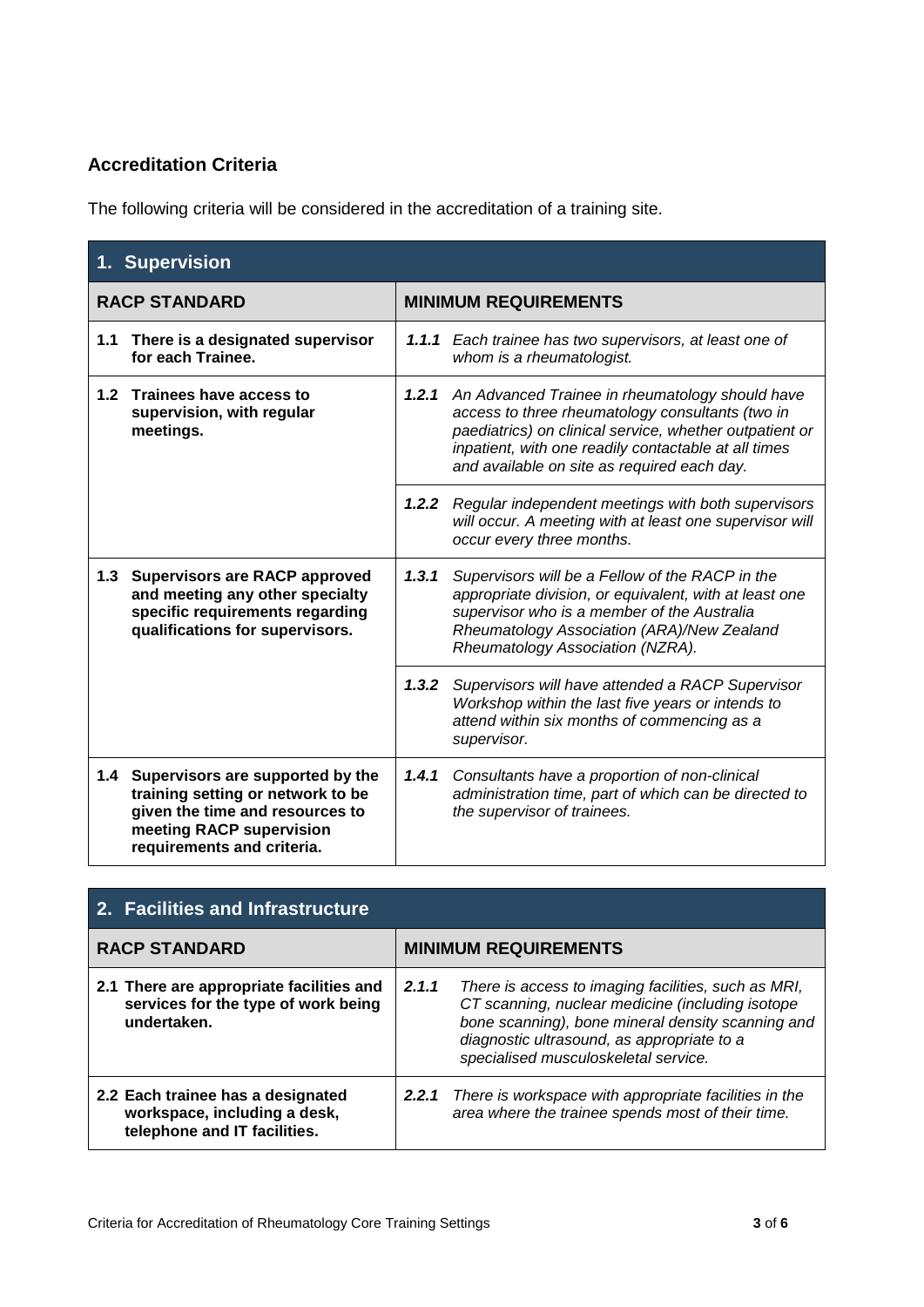|  | 2.3 There are facilities and equipment<br>to support educational activities,<br>such as study areas and tutorial<br>rooms. | 2.3.1 | There are meeting rooms and other facilities<br>available for multidisciplinary meetings, academic<br>meetings, rounds and journal clubs. |
|--|----------------------------------------------------------------------------------------------------------------------------|-------|-------------------------------------------------------------------------------------------------------------------------------------------|
|--|----------------------------------------------------------------------------------------------------------------------------|-------|-------------------------------------------------------------------------------------------------------------------------------------------|

| 3. Profile of Work                                                                     |                             |                                                                                                                                                                                                                                                                                                                                                                        |  |
|----------------------------------------------------------------------------------------|-----------------------------|------------------------------------------------------------------------------------------------------------------------------------------------------------------------------------------------------------------------------------------------------------------------------------------------------------------------------------------------------------------------|--|
| <b>RACP STANDARD</b>                                                                   | <b>MINIMUM REQUIREMENTS</b> |                                                                                                                                                                                                                                                                                                                                                                        |  |
| 3.1 The setting shall provide a suitable<br>workload and appropriate range of<br>work. | 3.1.1                       | The department will provide exposure to as many of<br>the core training conditions listed in the<br>Rheumatology Advanced Training Curriculum as<br>possible and highlight, in Supervisor's Reports for<br>the year, those areas in which exposure needs to be<br>increased.                                                                                           |  |
|                                                                                        | 3.1.2                       | The department shall facilitate exposure to<br>specialised clinical situations as part of core clinical<br>experience. These may include structured team-<br>based rehabilitation, pain management service<br>(inpatient and/or outpatient), metabolic bone disease<br>clinics, soft tissue rheumatism/musculoskeletal<br>medicine and the use of day care facilities. |  |
|                                                                                        | 3.1.3                       | There is access to allied health input to patient<br>management with provision for feedback.                                                                                                                                                                                                                                                                           |  |
|                                                                                        | 3.1.4                       | The trainee shall attend a minimum of three<br>rheumatology outpatient clinics each week, with at<br>least one of which will be a general rheumatology<br>clinic, where the trainee is supervised by consultant<br>rheumatologists.                                                                                                                                    |  |
|                                                                                        | 3.1.5                       | Paediatric rheumatology trainees will attend a<br>weekly adult general rheumatology clinic for a<br>minimum of six months during the 24 months of core<br>training time.                                                                                                                                                                                               |  |
|                                                                                        | 3.1.6                       | The trainee will be trained in the use of both<br>conventional and biologic DMARDs, including the<br>indications for, the measurement of response to, the<br>risks of and the legislative requirements for<br>prescription of all DMARDs, both as single agents<br>and in combination.                                                                                 |  |
|                                                                                        | 3.1.7                       | The trainee will receive training in the assessment<br>and management of patients with complex rheumatic<br>disease, such as those requiring inpatient care.                                                                                                                                                                                                           |  |
|                                                                                        | 3.1.8                       | The training setting can provide an educational<br>environment to achieve the requirements of the<br>Rheumatology Advanced Training Curriculum.                                                                                                                                                                                                                        |  |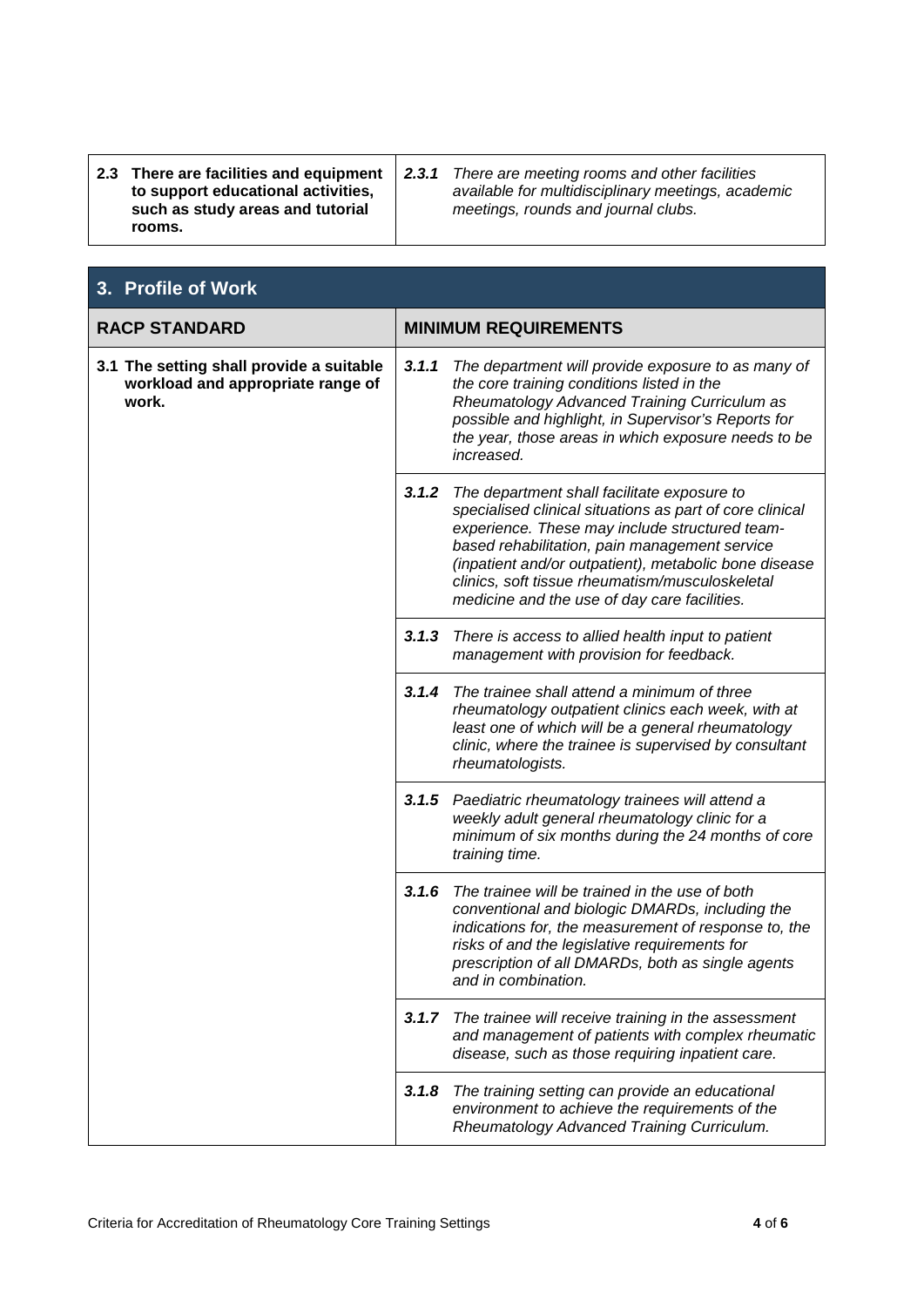| 3.2 Trainees participate in quality and<br>safety activities.                           | 3.2.1 | Regular clinical audit occurs as part of a quality<br>assurance program. An annual review of clinical<br>activity, a mortality and morbidity review or other, as<br>directed by the supervisors, is strongly encouraged.                      |
|-----------------------------------------------------------------------------------------|-------|-----------------------------------------------------------------------------------------------------------------------------------------------------------------------------------------------------------------------------------------------|
|                                                                                         |       | <b>3.2.2</b> Each trainee will keep a logbook of clinical activities<br>for a minimum of four months, which will be<br>reviewed by the supervisor and submitted to the<br>RACP annually, forming part of the trainee's<br>assessment process. |
| 3.3 There is capacity for project work<br>(including research) and ongoing<br>training. | 3,3,1 | The department will have a commitment to research<br>to which the trainee is expected to contribute.                                                                                                                                          |

| 4. Teaching and Learning                                                                                                                                                              |                                                                                                                                                                        |  |
|---------------------------------------------------------------------------------------------------------------------------------------------------------------------------------------|------------------------------------------------------------------------------------------------------------------------------------------------------------------------|--|
| <b>RACP STANDARD</b>                                                                                                                                                                  | <b>MINIMUM REQUIREMENTS</b>                                                                                                                                            |  |
| 4.1 There is an established training<br>program or educational activities,<br>such as multidisciplinary meetings,<br>academic meetings, rounds, and<br>journal clubs.                 | 4.1.1 There must be ongoing weekly clinical meetings on<br>site, including provision for journal club, case<br>presentation, and pathology and radiology meetings.     |  |
|                                                                                                                                                                                       | 4.1.2 Attendance and participation in hospital meetings<br>(e.g. Department of Medicine and hospital grand<br>rounds) is facilitated.                                  |  |
|                                                                                                                                                                                       | 4.1.3 Trainees have the opportunity to teach junior<br>colleagues, undergraduates and other health<br>professionals, as well as contribute to educational<br>sessions. |  |
| 4.2 There are opportunities to attend<br>external education activities as<br>required.                                                                                                | 4.2.1<br>Trainees are encouraged to attend academic or<br>other conferences/meetings.                                                                                  |  |
|                                                                                                                                                                                       | 4.2.2 Attendance at the ARA/NZRA Annual Scientific<br>Meeting and Preceptorship (if held) is facilitated.                                                              |  |
|                                                                                                                                                                                       | 4.2.3 Attendance of a minimum of 80% at the state or<br>regional and national clinical meetings and teaching<br>sessions is required and is to be documented.          |  |
| 4.3 There is access to sources of<br>information, both physical and<br>online, including a medical library<br>or e-library facility appropriately<br>equipped for physician training. | 4, 3, 1<br>The trainee shall be provided with access to<br>information resources.                                                                                      |  |

| 5. Support Services for Trainees |                             |
|----------------------------------|-----------------------------|
| <b>RACP STANDARD</b>             | <b>MINIMUM REQUIREMENTS</b> |